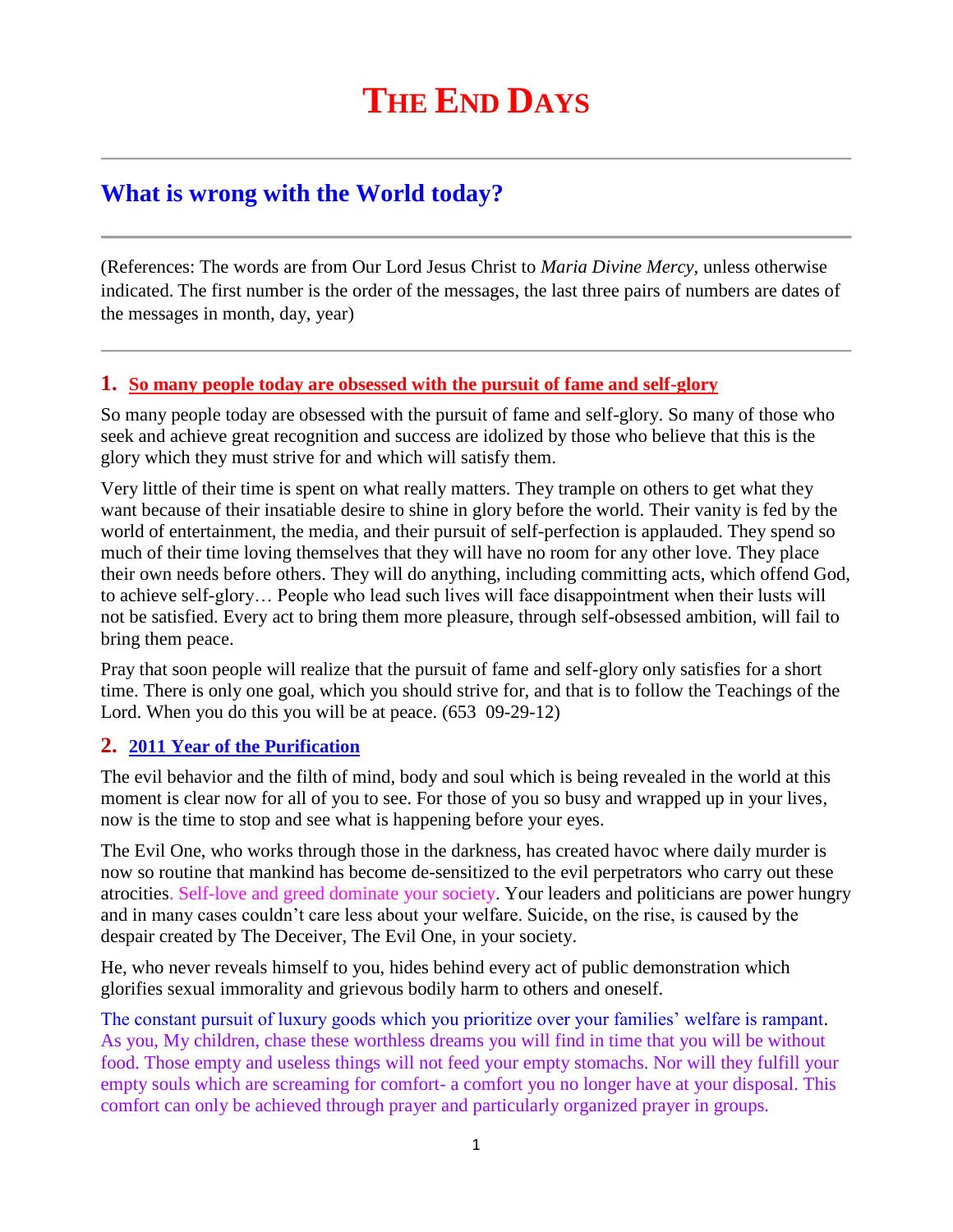You, My children, are turning your back on your own salvation! Don't you realize this? Please believe that unless you examine your own conscience now and pray for guidance that you cannot and will not be saved. (38 01-11-11)

## **3. [Satan is wreaking havoc in the world but his days are short now](http://www.thewarningsecondcoming.com/satan-is-wrecking-havoc-in-the-world-but-his-days-are-short-now/)**

Even for those of you who doubt the existence of God, the Eternal Father, or Me, your Divine Savior, will see sin being committed daily in front of your eyes. Whether this occurs during your personal encounters in everyday life, in newspapers, broadcast media or the internet it is hard to ignore. Even those of you who are tolerant in your acceptance of sin are shocked at the levels of depravity you are forced to witness.

What do you see? What shocks you the most? Is it the vicious violence you are privy to on television viewed from the comfort of your own home? The murders which are carried out and condoned by Governments in the name of justice? Or is it the depravity displayed by obscene pornography which is presented as art? Is it the lies proclaimed by deceitful fraudsters behind the legal system where they can afford to buy their freedom from punishment? Could it be the hatred shown by man against strangers they meet on the street? Is it the terror felt by ordinary citizens at the hands of their own Government. There are so many grievances against the Laws of Moses, The Commandments, being enacted now that it is impossible to fathom all, so much, at once.

Law and order has disappeared. Love and generosity shown by neighbor to neighbor is disappearing quickly. Even those faithful servants of Mine who act in the name of God are no longer leading their flock.

This chaos is caused by the King of Deceit, Satan, the Evil One who goes to great lengths to hide his identity from mankind. A coward, he works using his powers to seduce. Make no mistake for he has powers which he uses to destroy mankind. He turns man against man. Brother against brother. Neighbor against neighbor. And all with one goal. That is to quickly wreak havoc in as fast a period as he can. He will never stop tormenting you, my children. Face up to his reality. Accept his existence. For non-believers it is only when you finally understand the truth of Satan's existence that the truth will sink in. And that is that God, the Eternal Father really does exist. (79 05-04-11)

#### **4. [Narcissism, an evil epidemic present in the world today](http://www.thewarningsecondcoming.com/narcissism-an-evil-epidemic-present-in-the-world-today/)**

One of the most disturbing traits which have infested My children is that of narcissism, self-love, in this world. **This evil epidemic is prevalent in every level of society** and is one of Satan´s favorite attacks as his demons enter the souls of My children everywhere. They can be seen preening and posturing so that others will adore them. Their first love is for themselves only and then when that´s not enough they crave the attention of those around them to encourage them to openly adore them… Their obsessiveness as to how they look means that they will even go as far as damaging their bodies and do whatever is necessary to satisfy their love of self… Children**, the sin of pride is one**  which is intensifying in the world now... Narcissism is seen in all areas of life including politics, fashion, the media, cinema and even within My own Church. **Humility cannot be achieved if you suffer from Narcissism**. Without humility you cannot enter My Father´s Kingdom. (134 07-07-11)

# **5. [Much of humanity will be cleansed and will then be ready for the long awaited Era of](http://www.thewarningsecondcoming.com/much-of-humanity-will-be-cleansed-and-will-then-be-ready-for-the-long-awaited-era-of-peace/)  [Peace](http://www.thewarningsecondcoming.com/much-of-humanity-will-be-cleansed-and-will-then-be-ready-for-the-long-awaited-era-of-peace/)**

Each of you will be shown the Truth. Then you will be able to distinguish between the ugliness of sin and that of the purity, which is required to enter My Glorious Kingdom. When each person has been shown the Truth, none of them will doubt it, but not all will embrace it.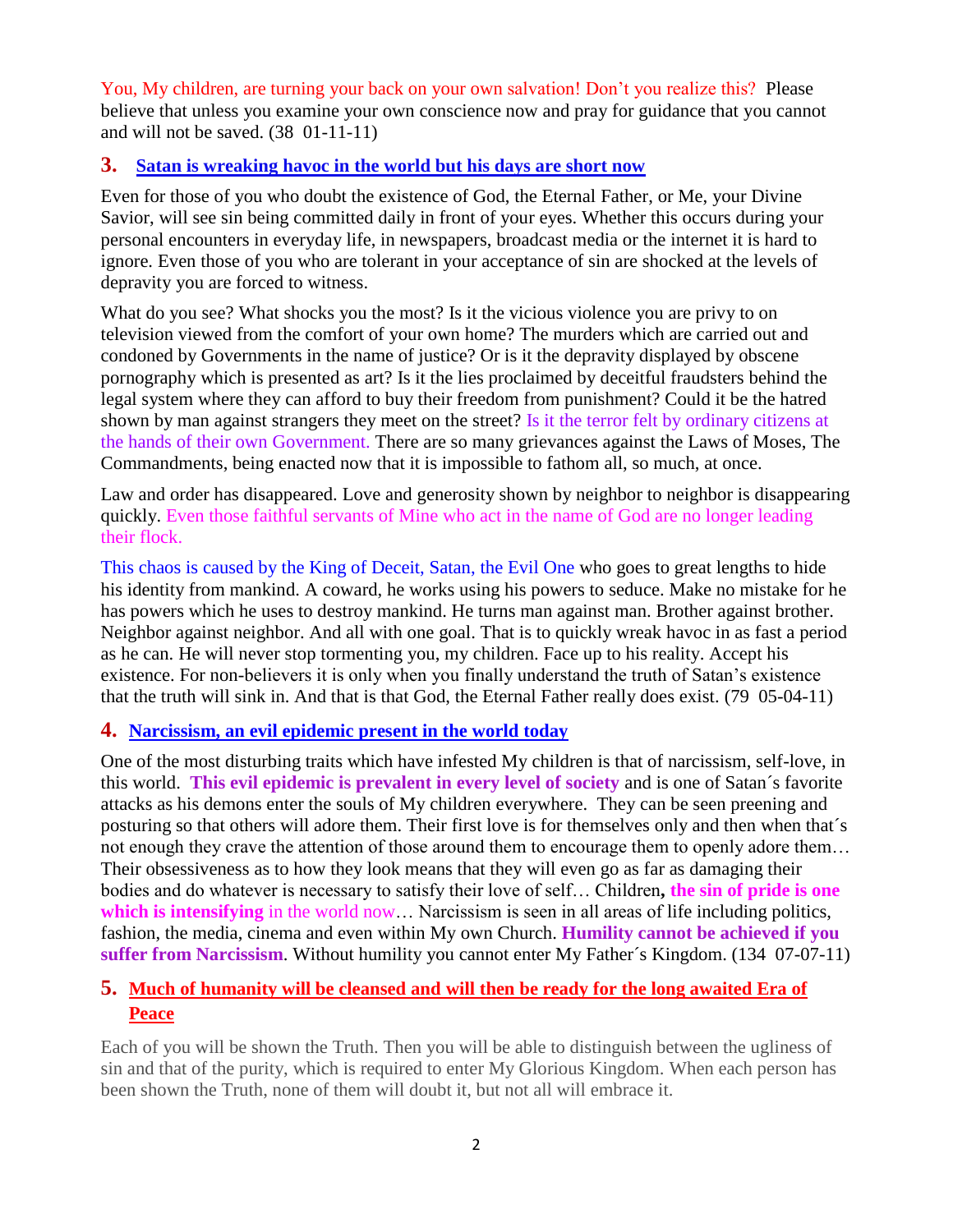It is time for mankind to see what has happened to the world because of greed, selfishness and a love of self. No regard is paid to the welfare of those who are unfortunate in life. There is little regard for human life anymore. You must drop your arrogance, for if you don't you will be stripped of all that you possess.

The various leaders in different nations will soon join ranks and prepare to destroy Christianity throughout the world. **(**602 11-07-12**)**

## **6. [Money and too much of it corrupts the soul](http://www.thewarningsecondcoming.com/money-and-too-much-of-it-corrupts-the-soul/)**

The world will now undergo the changes foretold to cleanse them so that man can be made worthy of My promise. They will continue to be allowed **to be stripped bare of material things** by those greedy people responsible for their sudden demise… Never allow the parading of wealth and fame seduce you, children, for know that **money and too much of it corrupts the soul**. Those who have so much money where they are unlikely to be ever able to spend it in this life must give it to those unfortunate people who have little to eat. Do this and you can save your soul. If you hunger after excesses, when you already have enough to feed and clothe a nation, then you will starve. The food of life is your humble acceptance that love for one another is what I taught you. Loving your neighbor means looking after those who have nothing. (171 08-21-11)

# **7. [You are living in the time when many of God's children have become pagans](http://www.thewarningsecondcoming.com/you-are-living-in-the-time-when-many-of-gods-children-have-become-pagans/)**

The paganism which has gripped humanity at this time is at its highest since before the time I, Jesus Christ, was born on earth… Self-obsession, adulation and a love of worldly excesses, is the scourge of mankind and it comes from a desperate sense of unease, disquiet and barrenness. Idolatry – a love of famous people, false gods and the display of pagan objects – bring a cloud of darkness upon all those who are passionate about such pursuits… When you flirt with these false idols, you play with the demons from Hell, sent to drag you into the abyss for eternity. **(**708 02-22-13**)**

## **8. [The Word according to God will be pulled apart as paganism sweeps the Earth](http://www.thewarningsecondcoming.com/the-word-according-to-god-will-be-pulled-apart-as-paganism-sweeps-the-earth/)**

To all of those who follow Me, I say walk with your heads held high. Never waver from the Truth when those including your family and friends, plead with you to turn away from My Holy Word, given to you during My time on Earth. You must not weaken your resolve to remain loyal to Me. Some of you will be strong during the journey of persecution. Others will fall. Some will give up. Others will decide to accept the lies presented as Holy Doctrine and will be separated from Me.

I will carry all those on My Shoulders who trust in Me completely. I will grant protection to all those who are brave enough to continue to offer the Holy Mass in the way in which it is meant to be conducted. I will protect the Sacraments presented by those holy sacred servants of Mine who refuse to budge or leave My Service. Those who pledge themselves to My Care will have nothing to worry about.

I allow for this suffering, this final persecution, because it is the final weapon against the Beast. Without it, he would steal the souls of the majority of the world's population. (761 04-16-13)

## **9. [When man does not believe in God, he does not accept the difference between right and](http://www.thewarningsecondcoming.com/when-man-does-not-believe-in-god-he-does-not-accept-the-difference-between-right-and-wrong/)  [wrong](http://www.thewarningsecondcoming.com/when-man-does-not-believe-in-god-he-does-not-accept-the-difference-between-right-and-wrong/)**

Without guidance from God, he will walk into every trap laid down before him by Satan. So much hatred is then manifested in the hearts of man, because once they leave themselves open to the evil one, their hearts fill with anger. The worst anger will be directed at Christians, and yet these people will not know why they feel this way. This is why those who claim not to believe in God spend more time condemning those who do. **(**764 04-20-13**)**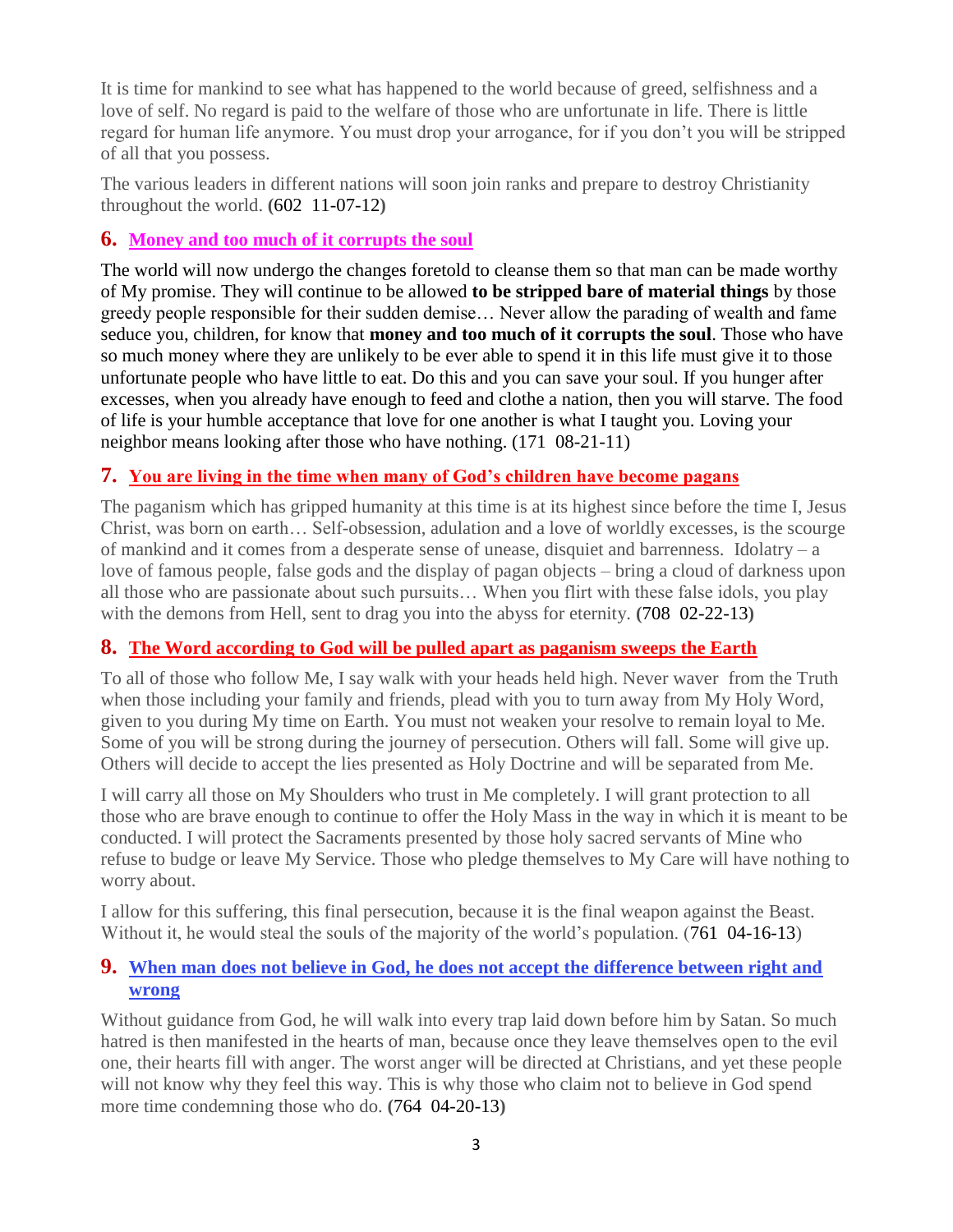## **10.[My children's obsession with worldly goods and the adulation of personal wealth separates](http://www.thewarningsecondcoming.com/my-childrens-obsession-with-worldly-goods-and-the-adulation-of-personal-wealth-separates-them-from-god/)  [them from God](http://www.thewarningsecondcoming.com/my-childrens-obsession-with-worldly-goods-and-the-adulation-of-personal-wealth-separates-them-from-god/)**

Your own love of possessions destroys your love of your neighbor. **You will become selfish to the point that you will not care about the misfortunes of others.** This is how you disobey the Word of God. (810 06-08-13)

#### **11.[Your life is but just a fleeting moment in your entire lifetime. You are in exile](http://www.thewarningsecondcoming.com/your-life-is-but-just-a-fleeting-moment-in-your-entire-lifetime-you-are-in-exile/)**

If you have wandered away from Me and find it difficult to reconcile your view of a modern fastpaced world with a simple belief in Me, Jesus Christ, then let Me help you to understand. You are separated from Me because of sin. When sin blights your soul, a darkness descends upon it and this makes it difficult to accept the Light of God. When this happens, your heart becomes hardened. And then your intellect becomes involved and this is when you will mistakenly believe that God could not Exist, because logic dictates that He can't.

Your life is but just a fleeting moment in your entire lifetime. You are in exile. The Truth lies in the future, when you will finally come home to God in your natural state. I understand how hard it is for man to remain close to Me as he faces so many distractions, temptations and darkness on Earth.

When you feel you cannot feel My Presence or My Love, I want you to recite this **Crusade Prayer (119) To feel the Love of Jesus. (See the** *Crusade Prayers Book***). (**894 09-03-13**)**

## **12. [So many have forgotten Me and in many instances take Me for granted](http://www.thewarningsecondcoming.com/so-many-have-forgotten-me-and-in-many-instances-take-me-for-granted/)**

For each day you spend, busy with the needs of others, you must save at least ten minutes of that day atoning for your sins. This is very important, for I love you and welcome you. To communicate with Me properly, you must always come before Me first as a humble servant. **When you kneel before Me or simply communicate with Me in your heart, always begin by saying:**

#### **"Jesus forgive me, for I have sinned."**

After this, you will feel My Presence and I will live within your soul. The more often you turn to Me, the closer you will become. Soon, I will be like a friend you cannot live without. Then you will turn to Me for every little thing and I will be there. I will always ensure that those of you who spend time in My Company will be given great favors and My blessings will produce calmness of soul and peace of mind. Remember that I respond instantly to those who seek Me out. (917 09-24-13)

#### **13. [Woe to those Christians who have deserted Me in favor of new age paganism](http://www.thewarningsecondcoming.com/woe-to-those-christians-who-have-deserted-me-in-favour-of-new-age-paganism/)**

Pagans, on the other hand, in their quest for spiritual peace, seek out the Creation of the True God, rather than their Creator… Many then, through meditation and yoga, open their minds and souls to allow the spirit of evil to corrupt them… Know now that there is only one God. Any other form of adulation amounts to paganism.

**Some believe they can heal others, through practices such as Reiki, when what they do instead is infest others including the innocent. When pagans chant, to attract spiritual gifts, they say that this brings them peace. While many believe this, know that within a short period of time – once the spirit of evil has entered their minds – they will become agitated and no respite will they find.** Every pleasure of the senses is constantly sought out by them and all they will receive in return will be a darkness of the soul… Love, humility or personal sacrifice for the good of others, will be lacking, for they only worship the senses. (918 09-24-13)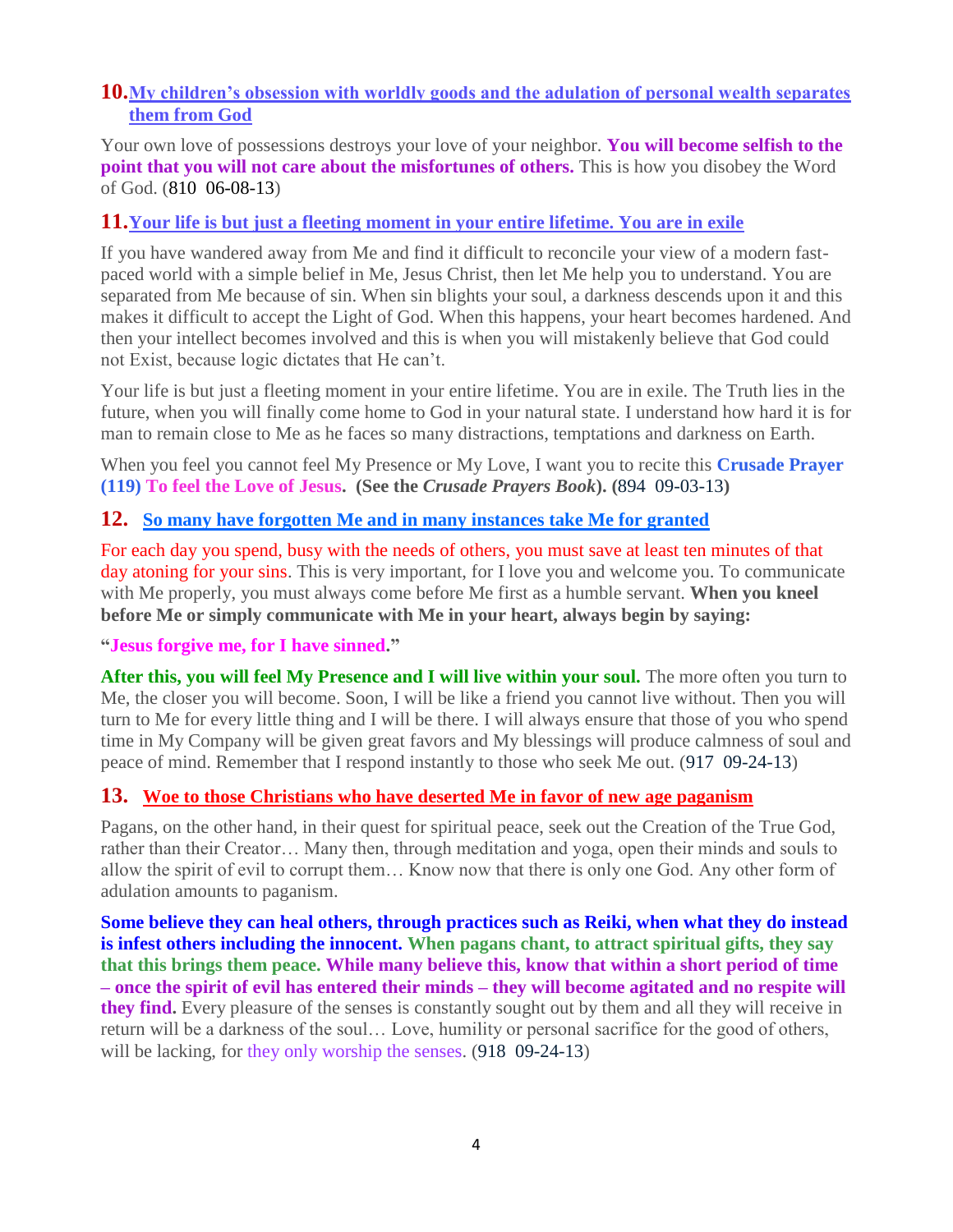## **14. [Very few people in the world today have any faith or belief in God](http://www.thewarningsecondcoming.com/very-few-people-in-the-world-today-have-any-faith-or-belief-in-god/)**

Man has suffered untold hardship because of Satan. So many people do not understand how much he destroys lives. He wrecks your relationships with other people, attracts you to vices, which destroy you, changes you and entraps you. No matter what he gives you, you will always feel empty… As your life on Earth will be changed beyond your comprehension, by the Antichrist, I have to warn you. I do this, not to bring you fear, but to prepare you for the Truth. Only the Truth will free you from the wickedness of those who live, breathe and who will die because of their allegiance to Satan and his demons. (944 10-25-13)

**15. [People who live in today's world are no different to those who lived thousands of years](http://www.thewarningsecondcoming.com/people-who-live-in-todays-world-are-no-different-to-those-who-lived-thousands-of-years-ago/)  [ago](http://www.thewarningsecondcoming.com/people-who-live-in-todays-world-are-no-different-to-those-who-lived-thousands-of-years-ago/)** (1,012 01-11-14)

#### **16. [Always be wary of the divisions you witness in the world](http://www.thewarningsecondcoming.com/always-be-wary-of-the-divisions-you-witness-in-the-world/)**

It is only when you accept My Word, as I give it to you now, will you find the grace to ask Me to guide you through this devious minefield. Not one of you is strong enough in your faith to fight the influence of evil. Without daily prayer, where you beg for My Help, you will not be able to remain close by My Side. But when I bestow such graces upon you, you will become courageous and have the strength to stay loyal to Me. Only then will the Truth sustain you. (1,188 08-13-14)

#### **17. [They justify sin so they do not have to change their lives](http://www.thewarningsecondcoming.com/they-justify-sin-so-they-do-not-have-to-change-their-lives/)**

This world of Mine is full of wickedness, deceit and the spirit of evil but love also exists within it. It is the love that man has for his brother that keeps Me present amongst you and [prayer,](http://www.thewarningsecondcoming.com/they-justify-sin-so-they-do-not-have-to-change-their-lives/) which keeps evil at bay. (1,306 01-16-15)

#### **18. [Mother of Salvation: the influence of the secular world is akin to that of a great flood](http://www.thewarningsecondcoming.com/mother-of-salvation-the-influence-of-the-secular-world-is-akin-to-that-of-a-great-flood/)**

The influence of the secular world is akin to that of a great flood and souls who allow it to change their view or opinion of the Word of God will drown. Deceit is a tool of the Evil One and his main focus is to destroy my Son's Church on earth by seducing those within it. Open your eyes to new changes, which will be introduced and which curse the Name of God. (1,313 01-25-15)

#### **19. [Soon Christians will become like pagans](http://www.thewarningsecondcoming.com/soon-christians-will-become-like-pagans/)**

You must be on your guard, for the voices of false spiritualism, which do not come from God, but which will be felt in different parts of the world. The influence of evil spirits will be seen in wars of terrorism, where sweet voices promoting misguided ideologies will try to justify the wicked atrocities they carry out in the Name of God. Soon, voices, which will promote paganism, will be heard in Houses, which honor Me, and they will desecrate My Altars… My enemies will blind My people to the Truth and soon Christians will become like pagans. I will be thrown out into the gutter like a pauper and the doors of My Church will be slammed in My Face. And when I knock at the door it will be bolted from the inside by those who claim to come from Me. (1,265 11-18-14)

#### **20. [The earth, infested by their evil ways, will groan in pain](http://www.thewarningsecondcoming.com/the-earth-infested-by-their-evil-ways-will-groan-in-pain/)**

The earth, infested by their evil ways, will groan in pain and with this will be witnessed by a great upheaval. Every wicked act of desecration, which they will inflict upon My Body, will be manifested through changes in the climate, failure of crops, changes in the atmosphere and a deluge